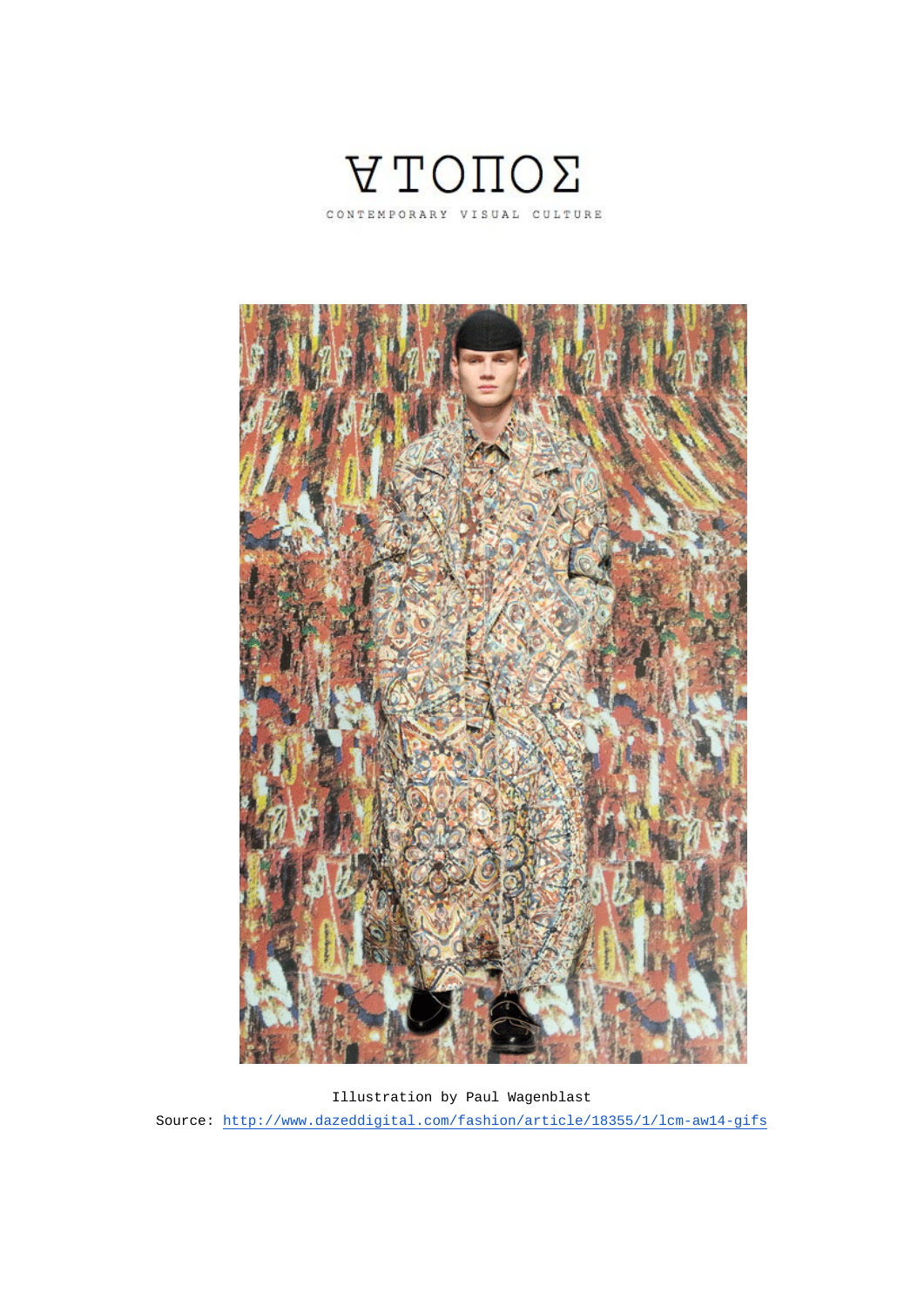## **CRAIG GREEN AW 14**

London Show Rooms MEN  $17^{\text{th}} - 21^{\text{st}}$  January 2014 Le Loft off Rue Saint- Antoine 28 Impasse Guemenee, 3 cour Berard Paris 75004

Dear Friends,

Bringing together obsession and romance for his third catwalk show, Craig Green presented his AW 14 collection at the TOPMAN and Fashion East MAN initiative at the **London Collections: Men**. The collection can now be seen in Paris at **London Show Rooms Men** from 17<sup>th</sup> to 21<sup>st</sup> January 2014.

Craig's latest collection is loyal to his personal love of complex colours and pattern combinations. His hand-painted fabrics are an ode to simplicity and opulence and are used to create masculine clothes that are practical and ceremonial at the same time.

Atopos cvc has supported Craig Green from the very first step he took as a fashion designer. It was plain to see that the story Craig was about to tell would be a great one; his work is fresh, original and exciting.

The Centre for Fashion Enterprise's designer recruitment for its 2013 Fashion Venture Programme and his nomination for the British Fashion Awards - Emerging Menswear Designer 2013 are just the beginning…

With our best wishes,

Stamos Fafalios, Vassilis Zidianakis, Angelos Tsourapas The Atopos cvc collective